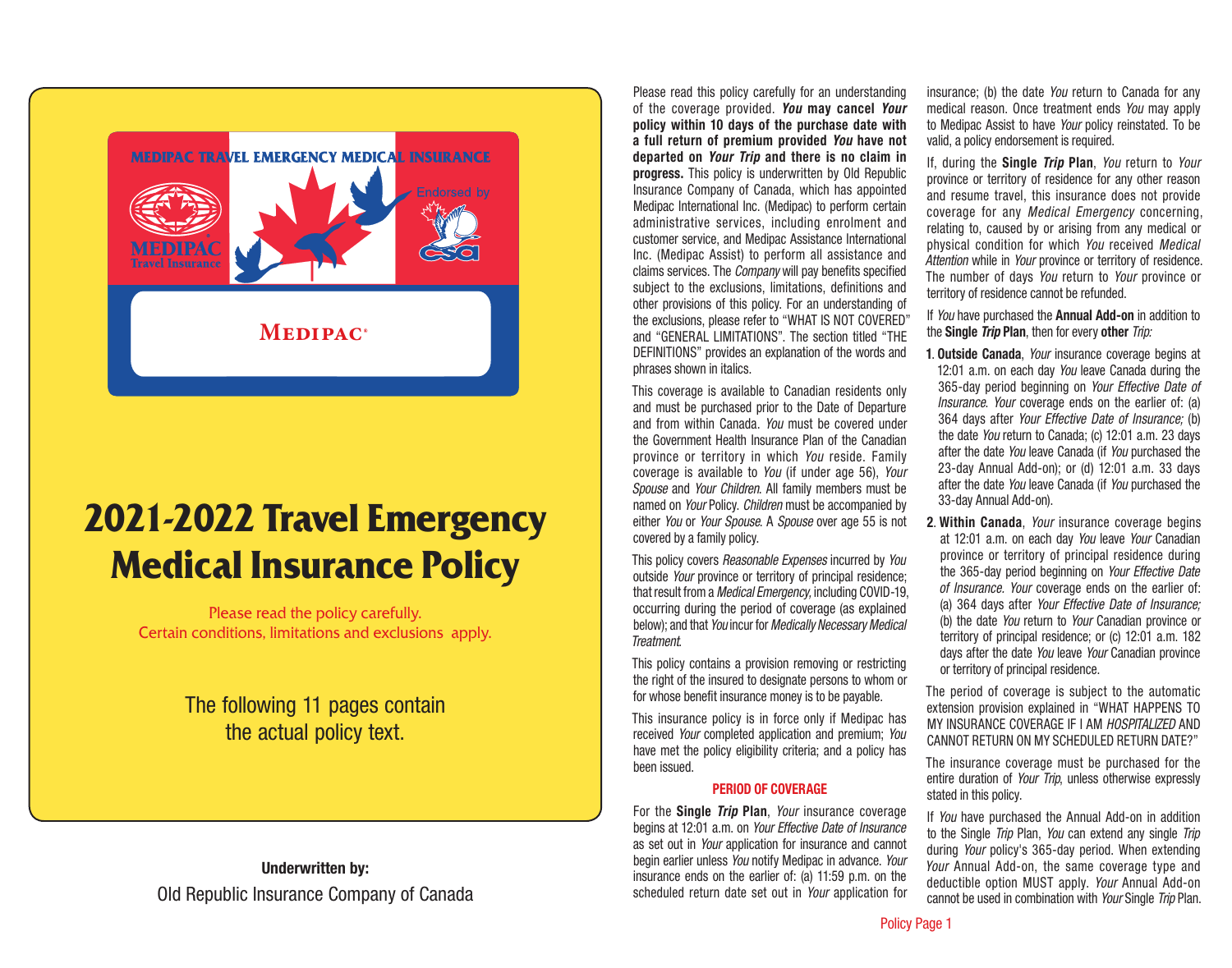## WHAT SHOULD I DO IN A *MEDICAL EMERGENCY?*

*You* MUST notify Medipac Assist PRIOR to seeking *Medical Treatment*.

1-800-813-9374 (U.S. and Canada) 416-441-6337 (collect or direct from all other locations). Failure to call Medipac Assist will result in reimbursement of only 75% of all eligible *Covered Expenses* to a maximum of \$50,000 USD.

If *You* are not able to call because *You* are medically incapacitated, *You* or someone on *Your* behalf MUST contact Medipac Assist as soon as reasonably possible. Do not assume that someone has called Medipac Assist on *Your* behalf; it remains *Your* responsibility to ensure that Medipac Assist has been contacted.

All medical procedures and/or tests (including but not limited to MRI, MRCP, CAT Scan, CT Angiogram, Nuclear Stress Test, Angiogram, Angioplasty or Cardiac Catheterization or ANY surgery) MUST be authorized by Medipac Assist in advance. Reimbursement is subject to the terms and conditions of this policy.

Whenever possible, Medipac Assist will:

- verify *Your* insurance coverage;
- direct *You* or transfer *You* to one of our network of *Hospitals*, *Physicians* or other medical providers and help to manage *Your* emergency medical claim;
- provide multilingual interpreters to communicate with *Physicians* and *Hospitals* in foreign countries;
- contact *Your* family and *Physician*;
- pay *Covered Expenses* directly to *Hospitals*, *Physicians* and other medical providers on *Your* behalf;
- monitor *Your* medical condition;
- arrange for return transportation to a *Hospital* in Canada, if necessary.

A *Medical Treatment* plan will be developed to provide *Medically Necessary Medical Treatment* in a managed care setting.

*You* MUST provide authorization for the release of medical records and information from *Your* attending *Physician(s)* (including any test results, hospital and pharmaceutical records). No benefits will be payable under this policy without the required information.

## THE DEFINITIONS

The following words have specific meanings:

*"Children"* means unmarried dependent sons or daughters, or grandchildren, who are under the age of 19 and are full-time students; or dependent sons, daughters or grandchildren of any age who are mentally or physically disabled. All *Children* must have been born at least 3 months prior to *Your Effective Date of Insurance* or *Your Trip Start Date*.

*"Company"* means Old Republic Insurance Company of Canada.

*"Covered Expense"* means *Reasonable Expenses* in excess of the Government Health Insurance Plan of the Canadian province or territory in which *You* reside, any other Insurance Plan with the same or similar coverage provided under this policy, or any private or provincial or territorial Auto Insurance Plan for supplies, treatment or services listed in The Benefits section subject to policy limitations.

*"Deductible Amount"* means the amount of *Covered Expenses* that *You* will be responsible for paying. *Covered Expenses* are first paid by *Your* Government Health Insurance Plan; then *Your Deductible Amount* applies before any remaining *Covered Expenses* are paid under this policy. The *Deductible Amount*, if any, applicable to this policy is shown in U.S. dollars on the Policy Validation Label affixed to this policy and applies to each *Trip*. *Your Deductible Amount* must be satisfied in order for *Your* claim to be paid.

*"Effective Date of Insurance"* means for the Single *Trip* Plan, the later of 1) the Date of Departure shown on *Your* application for insurance or 2) the date *You* leave *Your* province or territory of residence. If purchasing the Single *Trip* Plan to top up another medical travel insurance policy, it means the *Effective Date of Insurance* indicated on *Your* application for insurance. For the Annual Add-on (if purchased) it means the date *You* choose *Your* insurance coverage to take effect as indicated on *Your* application for insurance.

*"Hospital"* means an institution which is licensed as a *Hospital* and which:

- (a) is primarily engaged in providing medical, diagnostic and surgical services for the care and treatment of sick or injured persons on an in-patient basis; and
- b) provides medical care under the supervision of a staff of *Physicians*, with 24-hour-a-day care by registered nurses; and

(c) is not otherwise licensed as a home for the aged, a rest home, health spa, nursing home, convalescent hospital, hospice, palliative care facility, a place for the care and treatment of drug addicts or alcoholics, custodial or educational facility, or any rehabilitation facility.

*"Hospitalized"* and *"Hospitalization"* means confinement in a *Hospital* as defined above.

*"Injury"* means any accidental bodily harm that occurs and results in *Covered Expenses* while this policy is in force. Such *Injury* must be caused solely by external, violent and accidental means, and independent of *Sickness* and of any other cause.

*"Insured"* means a person who is named on the application for insurance, to whom a policy has been issued, and in whose name the required premium has been paid.

*"Medical Attention"* : see Policy Page 6 for details.

*"Medical Emergency"* means a *Sickness* or *Injury* which:

- (a) results in symptoms which occur suddenly and unexpectedly; and
- (b) requires immediate *Physician's* care to prevent death or serious impairment of *Your* health and/or to relieve acute pain and suffering; and
- (c) occurs outside *Your* Canadian province or territory of principal residence.

*"Medical Treatment"* means any reasonable medical, therapeutic or diagnostic measure, service or supply that is *Medically Necessary* and that is prescribed by a *Physician* in any form, including prescribed medication, reasonable investigative testing, *Hospitalization*, surgery or other prescribed or recommended treatment directly related to the condition, symptom, illness or disease. *Medical Treatment* does not include either: (a) the use of prescribed drugs or medication for a controlled condition, symptom, illness or disease when the dosage, drug or medication remains unchanged; or (b) a check-up where the *Physician* observes no change in a previously noted condition, symptom, illness or disease.

*"Medically Necessary"* in relation to any service, supply or other matter means one which is ordered by a *Physician* and one which the *Company* determines is:

(a) provided for the diagnosis or direct treatment of an *Injury* or *Sickness*;

(b) appropriate and consistent with the symptoms and findings or diagnosis and treatment of the *Insured's Injury* or *Sickness*;

(c) not experimental or investigative;

- (d) provided in accordance with generally accepted medical practice;
- (e) not possible to delay until *You* return to Canada; and
- (f) the most appropriate supply or level of service which can be provided on a cost-effective basis (including, but not limited to, in-patient vs. outpatient care, electric vs. manual wheelchair, surgical vs. medical or other types of care).

The fact that the *Insured's* attending *Physician* prescribes the services or supplies does not automatically mean such services or supplies are *Medically Necessary* and covered by this policy.

*"Physician"* means a medical practitioner (other than the *Insured,* a *Spouse* or relative) who was at the time of treatment licensed to prescribe and administer *Medical Treatment* within the scope of a medical doctor's licence, or a surgeon who performs surgery within the scope of a surgeon's licence and whose legal and professional standing within their jurisdiction is equivalent to a doctor of medicine (M.D.) duly licensed to practise in any province or territory of Canada.

*"Pre-Existing Condition"* : see Policy Page 5 for details.

*"Reasonable Expenses"* means expenses which are incurred for *Medical Treatment* at a level usually provided for cases that are of the nature and severity of the *Medical Emergency* being treated.

*"Routine Check-up"* means any medical examination which is performed for the purpose of general health monitoring, which may include routine medical tests and which is unrelated to any specific symptom, illness, condition or disease.

*"Sickness"* means an illness or disease which results in a *Covered Expense* while this coverage is in force. The *Sickness* must be serious enough for a reasonable person to seek personal *Medical Treatment* from a *Physician*.

*"Spouse"* means a person with whom the *Insured* is cohabiting and who either:

(a) is legally married to the *Insured*; or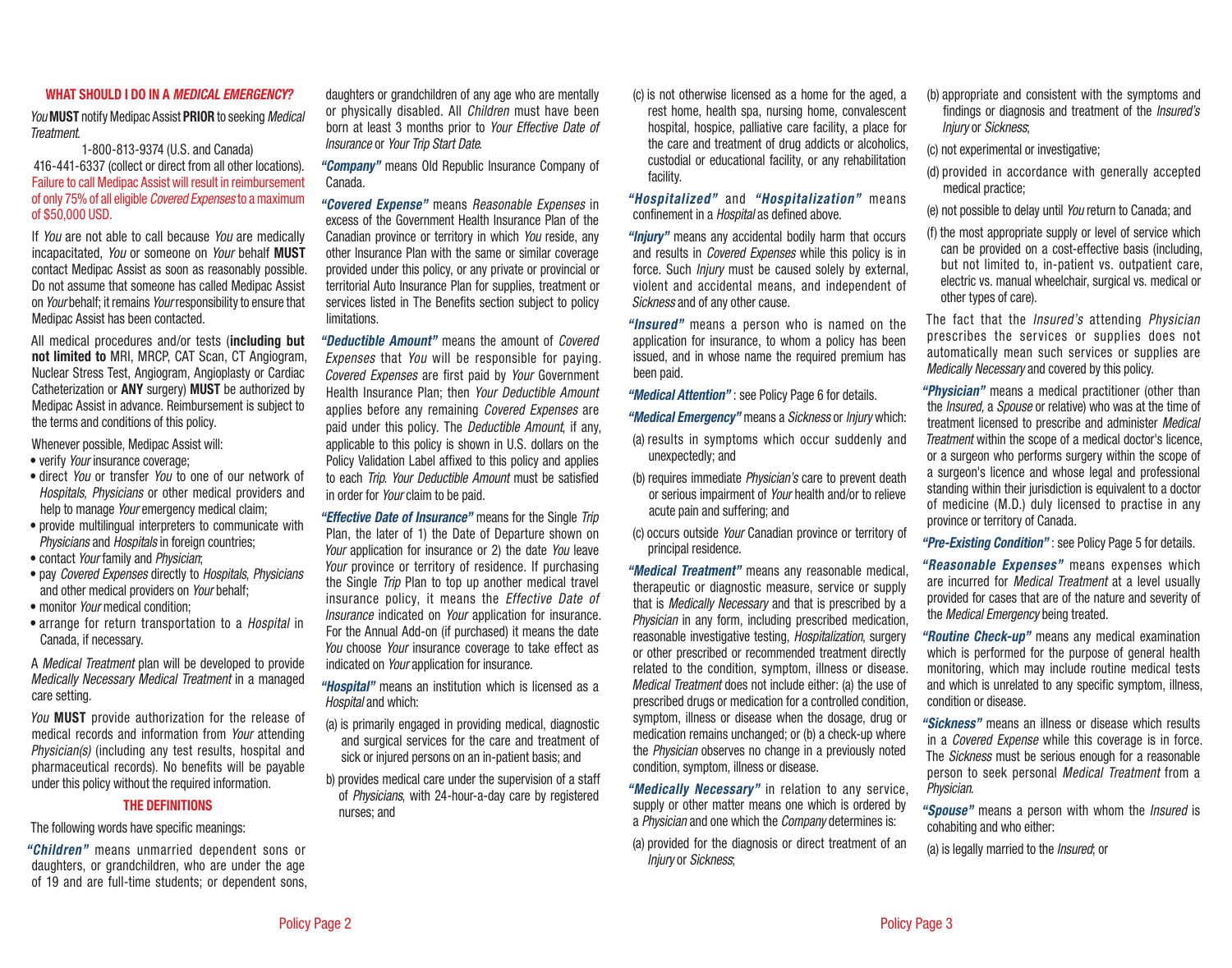(b) has lived with the *Insured,* in a conjugal relationship, for a period of twelve (12) consecutive months immediately prior to the *Effective Date of Insurance* of this policy and who has been publicly represented as the *Insured's Spouse* in the community in which they reside.

#### *"Stable and Controlled"* : see Policy Page 6 for details.

*"Trip"* means the defined period of travel between the time *You* leave home and the date *You* are scheduled to return home.

*"Trip Start Date"* means the Date of Departure each time *You* leave *Your* province or territory of principal residence during the period of coverage if *You* purchased the Annual Add-on.

*"You"* and *"Your"* mean the same as *Insured* defined above.

## THE BENEFITS

The following are *Covered Expenses* provided they are incurred by an *Insured* as a result of a *Medical Emergency*.

#### 1. *Hospital*/Medical/Ambulance Expenses:

- (a) *Hospital* room and board, up to the semi-private charge, services, supplies, intensive care unit and coronary care unit expenses;
- (b) *Physician's* charges for medical and surgical care;
- (c) X-rays and other diagnostic tests when prescribed by the attending *Physician* and approved in advance by Medipac Assist;
- (d) The cost of local licensed ambulance service to the nearest medical facility able to provide appropriate care;
- (e) Drugs and medication which by law require a written prescription and are dispensed by a pharmacist up to a maximum limit of a 30-day supply;
- (f) The cost or rental of casts, splints, trusses, braces, crutches, rental of a wheelchair or other medical appliances when prescribed by a *Physician* and approved in advance by Medipac Assist.

2. Private Duty Nursing Expenses: covers the cost of the professional services of a registered private duty nurse for out-of-*Hospital* nursing care only if recommended as *Medically Necessary* by the attending *Physician*. Charges for the services of a registered private duty nurse who is a *Spouse* or is related to *You* are not covered. The maximum benefit amount is \$7,500. This benefit must be approved in advance by Medipac Assist.

3. Chiropractic Services: covers the cost of the professional services of a licensed chiropractor for a *Medical Emergency.* Charges for the services of a licensed chiropractor who is a *Spouse* or is related to *You* are not covered. The benefit amount is a maximum of \$500.

4. Other Professional Services: covers the cost of the professional services of a licensed chiropodist, osteopath, podiatrist or physiotherapist only if recommended as *Medically Necessary* by the attending *Physician*. Charges for the services of a licensed practitioner who is a *Spouse* or is related to *You* are not covered. The benefit amount is a maximum of \$500.

5. Emergency Dental Expenses: If *You* suffered an *Injury* to *Your* teeth as a result of an external accidental blow to the mouth or face (chewing accidents are not covered), *You* will be reimbursed up to \$5,000 per *Insured* person for dental treatment to repair or replace natural teeth or permanently attached artificial teeth. Dental treatment must take place within 90 days of the accidental blow to the mouth or face. If *You* need treatment for relief of dental pain, a maximum of \$500 will be allowed for such treatment. Dental treatment must take place before *You* return to *Your* Canadian province or territory of principal residence.

6. Return of Vehicle: If neither *You* nor anyone travelling with *You* is able to operate *Your* owned or rented vehicle due to *Sickness, Injury* or death while travelling outside *Your* province or territory of residence, this plan will reimburse a maximum of \$5,000 for the return of the vehicle.

Eligible for reimbursement is the lesser of the cost of the return performed by a professional agency or the following necessary and reasonable expenses incurred by an individual returning the vehicle on *Your* behalf: fuel, meals, overnight accommodation and one-way economy airfare. To receive reimbursement, original receipts must be submitted. Any other expenses are not covered. Benefits will only be payable when pre-approved and/or arranged by Medipac Assist and the vehicle is returned to *Your* normal place of residence or the nearest appropriate rental agency within 30 days of *Your* return to Canada. Car rental costs while awaiting the return of *Your* vehicle are not eligible expenses. A copy of vehicle ownership is required.

7. Bringing a Relative to *Your* Bedside: covers the cost of a round-trip economy class airfare, accommodations and out-of-pocket expenses to have one family member or a close friend visit *You* in *Hospital*. The benefit amount is up to \$350 per day to a maximum of \$2,000. This benefit is payable in the event *You* are in *Hospital* for at least three (3) consecutive nights due to a *Medical Emergency*. The *Company* requires original receipts for the incurred costs. This benefit must be approved in advance by Medipac Assist.

### 8. Out-of-Pocket Expenses for Accompanying

Family Member: covers the cost of reasonable expenses for commercial accommodation, meals, essential telephone calls and taxi expenses incurred by an accompanying family member in the event that *You* are *Hospitalized* on the scheduled return date to Canada, as indicated on the Application. The benefit amount is up to \$350 per day to a maximum of \$2,000. The *Company* requires all original receipts for the expenses incurred.

9. Return of *Spouse* and *Children*: covers the cost of an economy class airfare to the departure point for the return of *Your Spouse* and *Children*, if the *Company* requires that *You* return to Canada for immediate *Medical Treatment* or in the event of *Your* death. This benefit is payable up to a maximum of \$2,500. This benefit must be approved in advance by Medipac Assist.

10. Emergency Air Transportation: covers, as a result of a *Sickness* or *Injury:* (a) the cost of a one-way, economy class airfare to *Your* departure point in Canada; or (b) the cost of additional airline seats to accommodate a stretcher when recommended by the attending *Physician*. Any air transportation must be arranged and approved in advance by Medipac Assist.

11. Qualified Medical Attendant: covers the reasonable expenses for the services of a medical attendant. These services must be on the recommendation of a *Physician* and must be approved in advance by Medipac Assist. Charges for the services of a medical attendant who is a *Spouse* or is related to *You* are not covered.

12. Air Ambulance: covers the reasonable cost of air ambulance transportation, when medically required, between *Hospitals*. This benefit must be arranged and approved in advance by Medipac Assist.

13. Return of Deceased: covers the cost of preparation and transportation of a deceased *Insured* to the original departure point in Canada. This benefit includes the cost of a standard transportation container (excludes cost of a casket). The maximum benefit amount is \$10,000. For cremation or burial of the deceased *Insured* at the place of death, the maximum benefit amount is \$5,000. If it is necessary to identify the deceased *Insured* before release of the body, the benefit also covers the cost of a round-trip, economy class airfare for one family member or close friend and their out-of-pocket expenses up to \$350 per day to a maximum of \$2,000. The *Company* requires original receipts for the incurred costs. This benefit must be approved in advance by Medipac Assist.

14. Return to Destination: covers the cost of an economy class airfare to return *You* and/or *Your Insured Spouse* back to *Your* original *Trip* destination so *You* can continue *Your Trip* after *Your* medically approved emergency evacuation back to Canada. This benefit is available only if no further treatment is required and Medipac Assist has approved *Your* return under *Your* existing policy. To be valid, a policy endorsement is required.

NOTE: NOTWITHSTANDING THE OTHER PROVISIONS OF THIS POLICY, ANY *MEDICAL TREATMENT*, SERVICE OR SUPPLY THAT IS NOT SPECIFICALLY LISTED IN THE SECTION "THE BENEFITS" IS NOT COVERED BY THIS POLICY.

#### WHAT IS NOT COVERED

#### *PRE-EXISTING CONDITIONS*

This insurance does not provide coverage for **any** *Medical Emergency* concerning, relating to, caused by or arising from any of the following:

1. Any *Pre-Existing Condition* that was not *Stable and Controlled* in the 90 days immediately prior to the *Effective Date of Insurance* or *Your Trip Start Date*. This includes any reaction that results from a change in medication prescribed for such a condition.

 *"Pre-Existing Condition"* means any medical or physical condition, symptom, illness or disease for which *Medical Attention* was received or for which an ordinarily prudent person would have sought *Medical Attention* prior to the *Effective Date of Insurance* or *Your Trip Start Date*.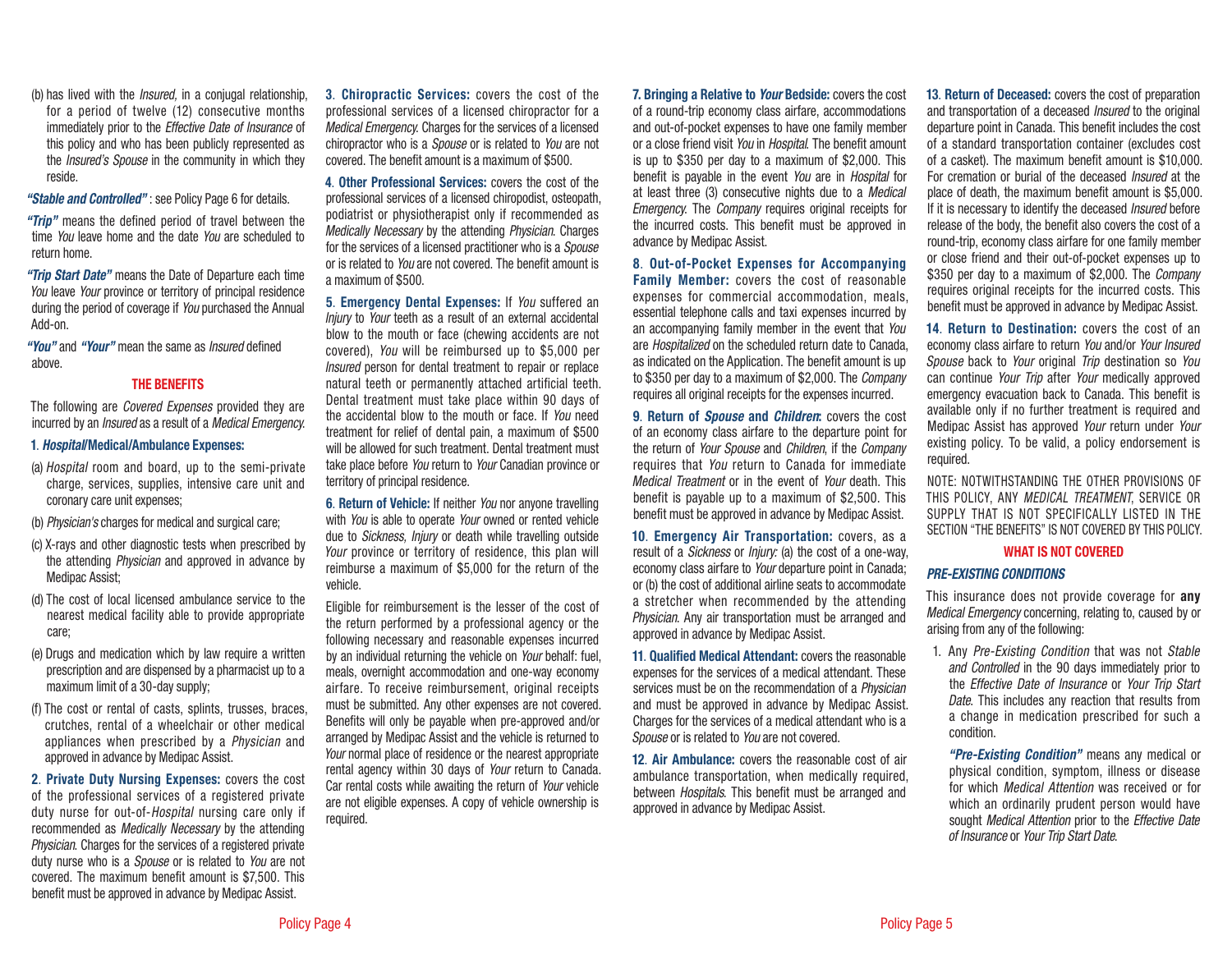## *"Stable and Controlled"* means:

- (a) the medical or physical condition, symptom, illness or disease did not first manifest itself; and/or
- (b) the medical or physical condition, symptom, illness or disease was not first investigated; and/ or
- (c) the medical or physical condition, symptom, illness or disease has not worsened; and/or
- (d) no change in any medication or its usage or dosage occurred, was prescribed and/or recommended by a *Physician*; and/or
- (e) no *Medical Attention* was received, prescribed or recommended by a *Physician*.

 *"Medical Attention"* means any medical, therapeutic or diagnostic procedure, service or supply that is prescribed, performed or recommended by a *Physician*, including but not limited to prescribed medication, investigative testing and surgery. *Medical Attention* does not include either the unchanged use of prescribed medication for a medical condition, symptom or problem which is *Stable and Controlled;* or a *Routine Check-up*.

 A change in medication does not apply to cholesterol lowering medication or to a change in any other medication from a brand name medication to a generic brand medication (insofar as the dosage is not modified). If *You* are taking Coumadin (warfarin) or insulin and are required to have *Your* blood levels tested on a regular basis and *You* are required to adjust the dosage of *Your* medication only to ensure correct blood levels are maintained, such a change is not considered to be a change in medication, provided *Your* medical condition remains unchanged.

- 2. Any medical or physical condition, symptom, illness or disease that, in the 12 months prior to *Your Effective Date of Insurance* or *Your Trip Start Date,* required: a) a total of three (3) or more Emergency Room visits, *Hospitalizations,* Day Surgeries or any combination of all three; and/or b) a single *Hospitalization* for more than 48 consecutive hours.
- 3. Any medical or physical condition, symptom, illness or disease for which treatment and/or

investigation(s) was recommended but not received prior to *Your Effective Date of Insurance* or *Your Trip Start Date.*

#### *GENERAL EXCLUSIONS*

This insurance does not cover, provide services or pay expenses resulting directly or indirectly from:

- 4. War, whether declared or not, any act of civil war, rebellion, insurrection or terrorism, participation in a riot, civil commotion or demonstration or service in the armed forces of any country.
- 5. Suicide, attempted suicide or self-inflicted *Injury*.
- 6. (a) Normal pregnancy; (b) normal childbirth; or (c) any complication, condition or symptom of pregnancy occurring within the last 18 weeks before the expected delivery date.
- 7. Any child born during a *Trip*.
- 8. A *Trip* that is undertaken to secure treatment, general health examinations or check-ups, or surgery as a purpose of the *Trip*.
- 9. Emotional, psychological or mental disease, disorder, condition or symptom.
- 10. Expenses for medical or surgical care which is primarily cosmetic, or for any treatment which is experimental.
- 11. Any medical or physical symptom, illness or disease for which, prior to *Your Trip Start Date*, *Medical Attention* or a change in medication has been recommended or scheduled for a date after *Your Trip* begins.
- 12. Expenses for which no charge would normally be made in the absence of insurance.
- 13. Rehabilitation, the continued treatment, or complication of the medical condition which caused the *Medical Emergency*, once *You* are discharged from *Hospital* or once a *Medical Emergency* ends, as determined by the *Company.*
- 14. Any expenses incurred after the date on which *You* have declined an offer of repatriation and/or medical evacuation.
- 15. The commission or attempted commission of any criminal act by *You*.
- 16. Any treatment, services or supplies not *Medically Necessary* (as defined), or any medical procedures and/or tests (including but not limited to MRI, MRCP, CAT Scan, CT Angiogram, Nuclear Stress Test, Angiogram, Angioplasty or Cardiac Catheterization) not authorized by Medipac Assist in advance. All surgeries must be authorized by Medipac Assist prior to being performed except in extreme circumstances where surgery is performed on an emergency basis immediately upon admission to a *Hospital*.
- 17. Emergency medical relocation unless arranged and approved in advance by Medipac Assist.
- 18. Any treatment, services or supplies provided by a home for the aged, a rest home, health spa, nursing home, convalescent hospital, hospice, palliative care facility, a place for the care and treatment of drug addicts or alcoholics, custodial or educational facility, or any rehabilitation facility.
- 19. Any *Hospital* or medical benefits if *You* are not covered under the Government Health Insurance Plan of *Your* Canadian province or territory of principal residence.
- 20. Any damage to or loss of: hearing aids, eyeglasses, sunglasses, contact lenses, artificial teeth or artificial limbs and resulting prescription thereof.
- 21. The abuse of drugs or alcohol, non-compliance with or the refusal to accept recommended medical treatment, or the abuse of prescribed medication (including non-compliance with or refusal to take prescribed medication), whether prior to or during *Your Trip*.
- 22. The regular treatment or regular care of a condition that existed prior to the *Effective Date of Insurance* or any expense in connection with general health examinations or regular check-ups.
- 23. A Heart, Lung, Liver, Kidney, Pancreatic or Bone Marrow Transplant.
- 24. A *Medical Emergency* that occurred during a *Trip* under the Annual Add-on for which proof of departure has not been provided.
- 25. Scuba diving, mountaineering, rock or precipice climbing, hang gliding, paragliding, sport parachuting, skydiving or bungee jumping.
- 26. Participation in speed or endurance contests and/ or participation in athletic or sport activities for remuneration or prize money.
- 27. Any medical or physical condition, symptom, illness or disease for which the results of any test(s) and/ or investigation(s) were not available prior to the *Effective Date of Insurance* or *Your Trip Start Date.*
- 28. Any *Medical Emergency* that occurs in any city, region or country where the Government of Canada has issued a travel advisory to "avoid all nonessential travel" or "avoid all travel" prior to *Your Effective Date of Insurance* or *Your Trip Start Date*. For travel advisories due to COVID-19, this exclusion does not apply.
- 29. A COVID-19 test that is required by any body with appropriate authority (such as a government or transportation service) for entry or exit from a country or jurisdiction, to use its services, or for a COVID-19 test which is not considered a *Medical Emergency*.
- 30. HIV, AIDS or AIDS-related complex.

## GENERAL LIMITATIONS

If *Your* health changes at any time between *Your* Date of Application and *Your Effective Date of Insurance, You* must contact Medipac at 1-888-633-4722 right away. A reassessment for *Your* eligibility and rate qualification will be required. Failure to contact Medipac may result in claim denial, or payment of only a portion of the *Covered Expenses*.

#### Individuals Excluded from Coverage

*You* cannot be covered by this policy, and all insurance coverage is null and void, and the liability of the *Company* will be limited to return of premium if:

- 1. Coverage is not purchased for the entire duration of Your *Trip* (unless otherwise expressly stated in this policy).
- 2. Coverage is applied for while outside Canada (with the exception of post-departure applications for extension of coverage).
- 3. Any material misrepresentation is made on the application or in connection with any claim for benefits under this policy.

## and/or if between *Your* Date of Application and *Your Effective Date of Insurance:*

4. *You* had been diagnosed as having a terminal illness, been advised by a *Physician* not to travel or had HIV, AIDS or AIDS-related complex.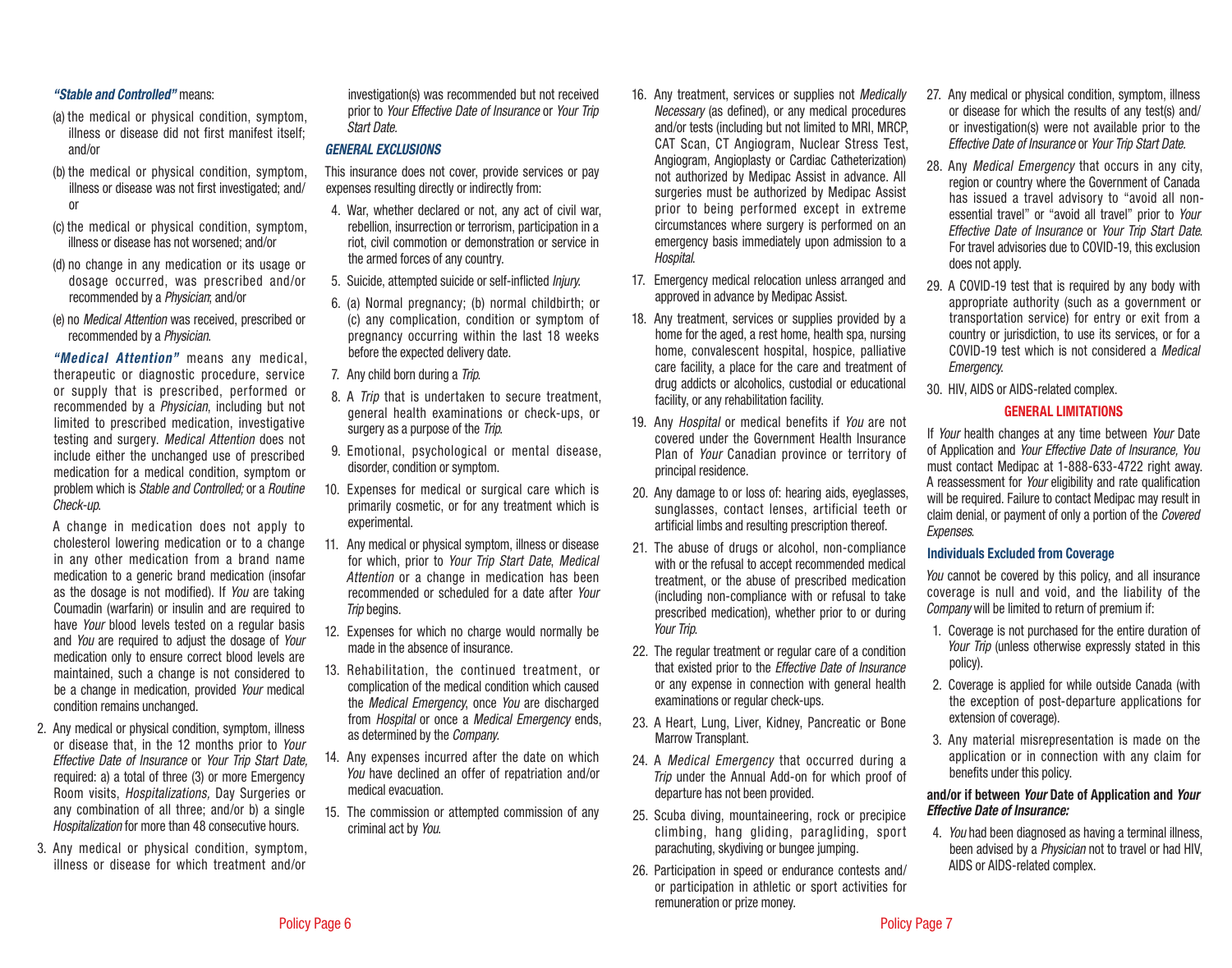- 5. *You* had been diagnosed with pulmonary fibrosis or interstitial lung disease.
- 6. *You* had an organ or bone marrow transplant (excluding cornea or skin graft) or a blood disorder for which *You* received stem cell treatment.
- 7. *You* had been treated for, taken or been prescribed medication for, or been diagnosed with lung cancer, metastatic cancer or two (2) or more cancers (excluding basal cell and squamous cell skin cancer).
- 8. *You* had a cardiac condition with an ejection fraction of less than 40% or a ventricular function grade of 3 or 4.
- 9. *You* had moderately severe or severe cardiac valve stenosis.
- 10. *You* had an aneurysm or dilated artery greater than 4.5 cm in size (diameter or width) which remains surgically untreated.
- 11. *You* underwent chemotherapy, immunotherapy or targeted therapy for cancer or malignant tumour(s).
- 12. *You* had surgery or stenting on any artery or had cardiac pacemaker implant surgery.
- 13. *You* had cardiac ablation, cardiac defibrillator implant surgery, coronary angioplasty and/or stent, coronary bypass surgery, cardiac valve replacement or repair, had a heart attack or had an episode of congestive heart failure.
- 14. *You* had a stroke, a transient ischemic attack (TIA) or a ministroke.
- 15. *You* had any chronic lung disease (including emphysema, chronic obstructive pulmonary disease [COPD], chronic bronchitis, reactive airway disease or asthma) which caused *You* to be *Hospitalized* for more than 24 consecutive hours, or for which *You*  had taken or been prescribed prednisone or Solu-Medrol.
- 16. *You* had taken or been prescribed home oxygen for any reason.
- 17. *You* were hospitalized with COVID-19 in an intensive care unit (ICU).
- 18. *You* had taken or been prescribed insulin or two (2) or more medications for diabetes and medication for a heart condition. The term "medication" includes nitroglycerin in any form.

If *You* are under the age of 56 and travelling for less than 41 days, items 4. to 18. do not apply.

## Misstatement

If *You* misstate *Your* response to any question in section A of the application, then this policy is null and void.

If *You* misstate *Your* response to the COVID-19 vaccine question on the application and, as a result, paid a lower premium than required, *Your* policy will provide reimbursement of only 75% of all *Covered Expenses*.

If *You* misstate *Your* response in any other section of the application and, as a result, paid a lower premium than required, this policy will cover only the proportion of *Covered Expenses* that the premium paid bears to the required premium. *You* will be responsible for the remaining portion of *Covered Expenses*.

Where the *Company* has incurred expenses on *Your* behalf, *You* irrevocably assign *Your* premium and any Government Health Insurance Plan payments to the *Company*; where the amount of premium is greater than the *Company's* expenses, the difference shall be refunded to *You*.

## CHANGE IN DEPARTURE DATE

For the Single *Trip* Plan, if there is a change in *Your* Date of Departure, notice MUST be provided to Medipac from within Canada prior to the Date of Departure shown in *Your* application. If *You* purchased the Annual Add-on, *You* are not required to provide advance notice of *Your Trip Start Date* for every other *Trip*. However, evidence of these dates will be required at the time of claim.

# IS THERE ANYTHING ELSE I NEED TO KNOW?

Yes, the following are the general conditions that apply to *Your* insurance under this policy:

- A. This policy will reimburse *You* for *Covered Expenses* (including *Covered Expenses* for COVID-19) up to a maximum of \$2,000,000 USD per *Insured*.
- B. The *Company* and its agents are not responsible for the availability, quality or results of any *Medical Treatment* or transportation, or where *You* fail to obtain *Medical Treatment* or proper *Hospitalization*.
- C. The *Company* reserves the right to return *You* to Canada or to transfer *You* to one of our preferred health care providers. Refusal to comply with the transfer or the return to Canada renders this policy null and void as of the date and time of *Your* refusal. After that date and time no expenses will be paid under this insurance policy; for greater clarity, coverage under this policy will cease.
- D. There is no insurance coverage if the premium is not received by Medipac due to an N.S.F. cheque or invalid credit card charge.
- E. Every action or proceeding against the *Company* or its agents for the recovery of insurance money payable under the contract is absolutely barred unless commenced within the time set out in the Insurance Act, or other applicable legislation.
- F. In no event will a claim be accepted after one year from the date of occurrence.
- G. Any fraud, attempted fraud, misrepresentation or non-disclosure of any material fact relating to this insurance or to a claim under this policy renders this policy null and void. If *You* have misstated *Your* age, and such misstatement results in *Your* paying premium which is less than the required premium, this policy will cover only the proportion of *Covered Expenses* that the premium paid bears to the required premium.
- H. Where the *Company* has incurred expenses on *Your* behalf for a loss caused by, or that can be attributed to a third party, the *Company* has the right to subrogate any incurred expenses against the third party and/or any other person or entity that may be obligated to indemnify the third party (and/ or *You)* or that may be deemed responsible for the loss ("Responsible Party"). The *Company*, at its own expense, has the right to initiate or continue legal proceedings ("Legal Claim"), in *Your* name, against the Responsible Party. *You* must take all reasonable steps to assist the *Company* in advancing the Legal Claim. Where *You* initiate a Legal Claim, or seek compensation for *Your* loss, the *Company's* rights of subrogation must be sufficiently addressed, and the *Company* kept informed of any negotiations. The *Company* has the right to review, approve and/or reject any offer of compensation or settlement. Any funds received by *You* or *Your* representatives, in compensation or settlement for *Your* loss, must first be applied to any expenses incurred by the *Company*, and the *Company* reimbursed accordingly.
- I. When the *Company* has made *Hospital* or other medical payments on *Your* behalf, *You* must sign an Authorization Form which authorizes and allows the *Company* to recover such payments from *Your* other insurers and other health plans (including *Your* Government Health Insurance Plan). *You* must assist the *Company* in obtaining such reimbursement. If an

advance has been made for any expense that is not covered by this insurance policy, *You* will be required to reimburse the *Company*.

- J. All benefit amounts under this policy are in United States currency unless stated otherwise. If *You* have paid a *Covered Expense* in a currency other than that of United States or Canada, any reimbursements made will be in Canadian currency at the prevailing rate of exchange on the date the service was provided. No sum payable under this policy shall bear interest.
- K. This insurance is supplementary health coverage; i.e., this policy covers expenses in excess of those covered under *Your* Government Health Insurance Plan, any Private or Provincial or Territorial Auto Insurance Plan or any other insurance. If *You* have similar out-of-country/province extended health benefits with a lifetime maximum coverage of: (a) \$100,000 CAD or less, the *Company* will not co-ordinate payment with such coverage; or (b) over \$100,000 CAD, the *Company* will co-ordinate payment with such coverage in excess of \$100,000 CAD.
- L. For purposes of determining eligibility under the section "Individuals Excluded from Coverage" in the General Limitations of this policy or for determining the validity of a claim, hospital records, pharmaceutical records and the medical records of *Your* attending *Physician(s)* (including *Your*  Canadian *Physician(s)*)*,* will be obtained and reviewed by the *Company. Your* claim cannot be processed and no benefits will be payable under this policy without the required information.
- M. Despite any other provision contained herein, this policy is subject to the applicable statutory conditions in the Insurance Act, as applicable in *Your* province or territory of residence, respecting contracts of accident and sickness insurance.
- N. The right of any person to designate persons to whom or for whose benefit insurance money is payable is restricted.
- O. The *Company* has the right, and *You* shall afford the *Company* the opportunity, to have *You* medically examined by an independent medical professional when and as often as may reasonably be required while benefits are being claimed or paid under this policy. In the event of death, the *Company* has the right to request an autopsy if not prohibited by law.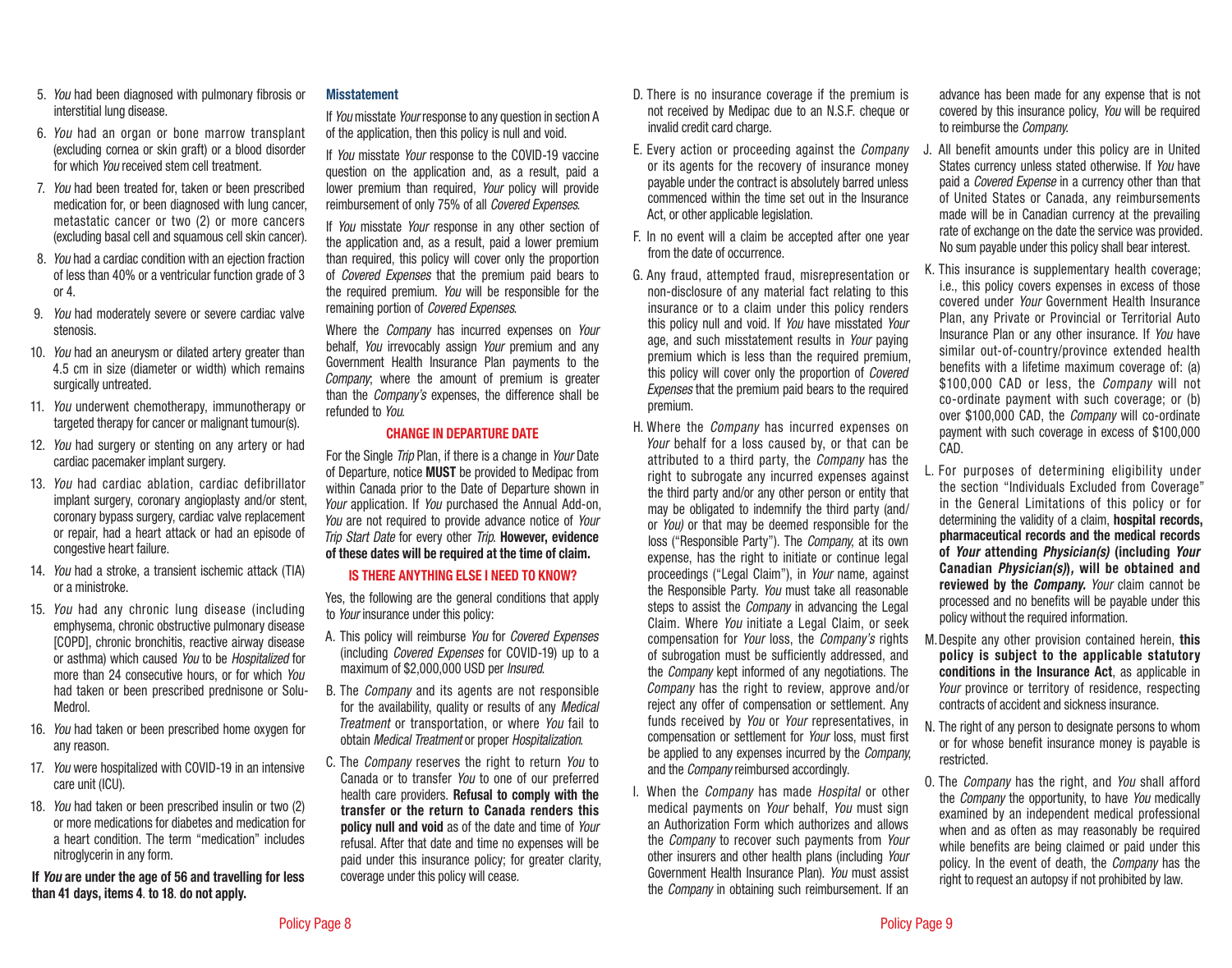#### WHAT HAPPENS TO MY INSURANCE COVERAGE IF I AM *HOSPITALIZED* AND CANNOT RETURN ON MY SCHEDULED RETURN DATE?

This policy provides an automatic extension of coverage at no additional cost to *You* in each of the following situations:

- 1. If *You* are in *Hospital* due to *Injury* or *Sickness* on *Your* scheduled return date, insurance coverage will remain in force for the period of time *You* remain in *Hospital*, plus a further period of 72 hours following *Your* discharge from *Hospital*.
- 2. If *Your* return is delayed beyond *Your* scheduled return date due to the delay of a common carrier in which *You* are scheduled to travel; or, while travelling by automobile, *You* are involved in an accident or a mechanical breakdown, insurance coverage will be extended until *You* return to *Your* point of departure or for 72 hours after the date when the insurance coverage would otherwise have terminated, whichever occurs first.

However, in any event, insurance coverage will not be extended more than twelve (12) consecutive months immediately after the date of *Your Medical Emergency*  which was the cause of *Your* delay beyond *Your* scheduled return date.

## HOW DO I PRESENT MY CLAIM?

When *You* contact Medipac Assist at the time of *Your Medical Emergency*, we will send *You* a Claim Kit containing everything necessary to submit *Your*  claim, including instructions and forms (also available on our website at www.medipac.com). Forms must be returned to our office within 30 days of receipt. Failure to provide the required documents in a timely manner will reduce any amount payable under this policy.

To adjudicate *Your* claim, the *Company* will require:

- a completed Claim and Authorization and Release Form
- original invoices and/or receipts
- payment of *Your Deductible Amount*, if any
- payment of outstanding premium, if any
- complete Medical Records including final diagnosis by the attending *Physician*
- Historical Medical Records
- any other relevant documentation
- proof *You* have received a COVID-19 vaccine (if applicable)
- if claiming under the Annual Add-on, proof of *Your* departure date

For payment, please submit ONLY original itemized bills, the HCFA-Form 1500, UB-04 (with itemized statement) OR an original itemized doctor's bill with:

- formal letterhead with full name and address • tax I.D.
- procedure and diagnostic codes with dollar amounts
- original doctor's signature (stamped photocopied signatures are not acceptable)

Original bills must be provided for any eligible out-of-pocket expenses. Cash register receipts are not considered original bills.

For Claim inquiries please phone the Medipac Assist Claims Department:

Toll-free from the U.S.A. and Canada: 1-888-311-4761 or from other locations: (416) 441-7073

## POLICY EXTENSIONS

All requests for an extension of coverage are subject to approval and are not guaranteed. To extend *Your* coverage *You* must call Medipac at 1-888-633-4722 toll-free from the U.S. or Canada, or at (416) 441-7070 from other locations during general office hours. Policy terms, conditions and exclusions will apply during the extension period.

An extension must be applied for at least 5 days prior to the expiry date of *Your* policy (or at least 5 days prior to the date *Your Trip* will end under the Annual Add-on, if applicable).

- To apply for an extension of coverage you must:
	- be in good health and have had no change in *Your* health status between *Your Effective Date of Insurance* and the date of *Your* request for an extension;
	- have had no event that has resulted or may result in a claim on the policy;
	- complete a questionnaire;
- pay the required premium by credit card; and
- pay a non-refundable administration fee per person, per extension.

Extensions are available in trip length units as published, and the total trip length cannot exceed the maximum number of days allowed by *Your* Government Health Insurance Plan, or 212 days. Extensions are calculated using the price of the new total trip length minus the cost of the original trip length. If extending a *Trip* under the Annual Add-on, the extension is calculated using the price of the new *Trip* total minus the premium paid for the Annual Add-on.

## Extension Exclusion:

Policy extensions do not cover, provide services or pay claims for expenses resulting directly or indirectly from any *Sickness* or *Injury* that first manifested, was first diagnosed, or first treated after the *Effective Date of Insurance* or *Trip Start Date* and prior to the date when *Your* application to extend *Your* period of coverage under this insurance was approved.

## REFUND POLICY

- 1. No refunds are available if a claim has been incurred.
- 2. The premium for the Annual Add-on cannot be refunded once coverage begins.
- 3. Refund requests must be made in writing from within Canada and can be either mailed or e-mailed. All refund requests must be signed and dated by each individual applicant.
- 4. Refunds will be made using the same method of payment in which the original transaction was completed.

## A refund will be provided to an Insured in the following situations:

FULL REFUND only if, prior to the *Effective Date of Insurance,*  the policy is cancelled for the following reasons:

- the *Insured* or his/her *Spouse* is unable to travel due to *Sickness* or *Injury* (a *Physician's* statement is required); or
- the *Insured* is unable to travel due to a death in the immediate family.

FULL REFUND less a \$50 Administration Fee per person if prior to the *Effective Date of Insurance* the policy is cancelled for any other reason. Premiums \$50 or less will not be refunded.

Any FULL REFUND of the Single *Trip* Plan will also terminate the Annual Add-on.

PARTIAL REFUND less a \$20 Administration fee per person if:

- the *Insured* returns to Canada prior to the scheduled return date with at least 10 consecutive unused days remaining on their policy.
- If the refund request is sent via e-mail, proof of *Your* return to Canada must be provided.
- If travelling by air, a boarding pass or check-in receipt can be submitted.
- If crossing the border by land, proof of return must include the date of *Your* return and a Canadian address (i.e. the receipt for a gas purchase by credit card).
- A pro-rata refund will be calculated using the postmarked date of the written request or, in the cases of an e-mailed request, the date indicated on the proof of return.
- If *You* have purchased the 23-day (or 33-day) Annual Add-on, only the premium in excess of a minimum 22-24 day (or 31-33 day) Single *Trip* Plan will be eligible for a refund.
- *Your* request MUST include a statement that no claims have been incurred.

All requests for refunds can be mailed to: Medipac Travel Insurance 180 Lesmill Road, Toronto ON M3B 2T5

or e-mailed to: service@medipac.com

Signed for the *Company* by:

Mutr

Jason Smith, CPA, CA President and CEO

#### Underwritten by

Old Republic Insurance Company of Canada. Box 557, 100 King Street West, Hamilton, Ontario L8N 3K9

## IMPORTANT NOTICE – PLEASE READ CAREFULLY

- Travel insurance is designed to cover losses arising from sudden and unforeseeable medical emergencies. It is important that you read and understand your policy before you travel, as your coverage is subject to certain conditions, limitations and exclusions.
- A pre-existing exclusion may apply to medical conditions and/or symptoms that existed prior to your trip. Check to see how this applies in your policy and how it relates to your departure date, date of purchase or effective date.
- In the event of an accident, injury or sickness, your prior medical history may be reviewed when a claim is reported.
- Travel insurance requires you to notify your designated assistance company prior to treatment. Your policy may limit benefits should you not contact the assistance company within a specified time period.

# Please read your policy carefully before you travel.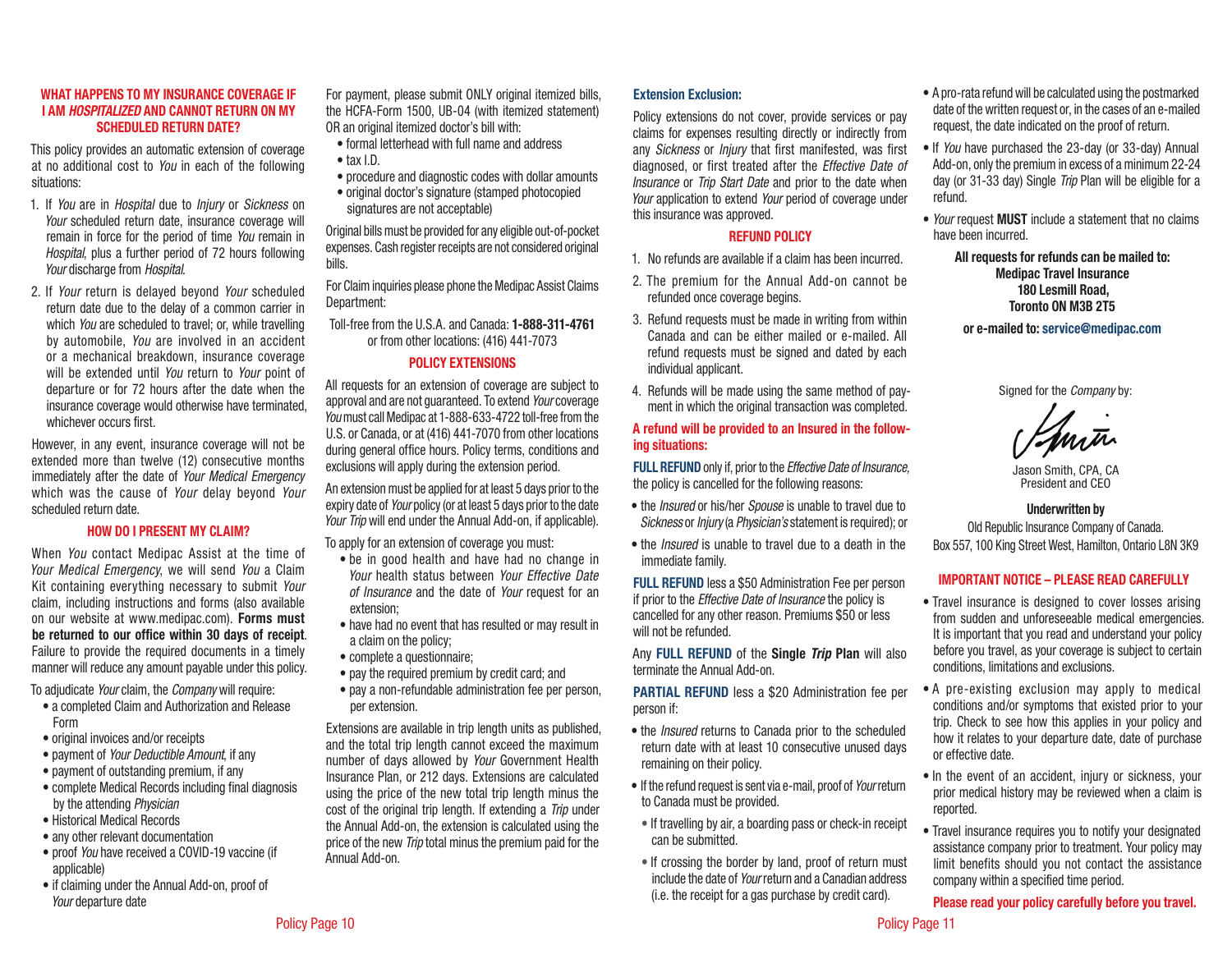If purchased, this Endorsement forms part of *Your* policy and is subject to ALL of the terms and conditions, including definitions, of *Your* Medipac Travel Emergency Medical Insurance Policy. MedipacMAX is only in effect while *You* are travelling out of province during the Medipac period of coverage as outlined on page 1 of the policy under which this endorsement was purchased.

## CLAIM-FREE DISCOUNT PROTECTION

If *You* are entitled to a Medipac Claim-Free Discount for *Your* next policy purchase, and *You* add this Endorsement, the claim that causes *You* to exceed *Your* deductible is forgiven and not considered a claim for the purpose of calculating *Your* Medipac Claim-Free Discount; any subsequent claims will not be forgiven for this purpose. *Your* current discount will carry forward for *Your* next year's purchase.

## POLICY MAXIMUM

Policy Page 8 under "IS THERE ANYTHING ELSE I NEED TO KNOW?" Point A. has been modified as follows:

A. This policy will reimburse *You* for *Covered Expenses* (including *Covered Expenses* for COVID-19) up to a maximum of \$5,000,000 USD per *Insured*.

# CANADIAN HOSPITALIZATION BENEFIT

The Canadian Hospitalization Benefit pays *You* \$200 CAD per day, to a maximum of \$2,000 CAD. This benefit applies if Medipac Assist returns *You* to Canada for medical reasons and *You* are *Hospitalized* within 3 days of *Your* return. *Hospitalization* must be for consecutive days and *You* must provide medical records of *Your* Canadian *Hospital* stay when making a claim under this benefit.

# PET BENEFIT

The Pet Benefit will reimburse up to \$1,500 in transportation expenses to return *Your* pet(s) to Canada if Medipac Assist returns *You* to Canada for *Medical Treatment* during *Your* period of coverage; or if *You* have an eligible claim under the Return to Canada benefit, the *Company* will reimburse *You* for boarding costs for *Your* pet(s) for 1 week up to a maximum of \$1,000 while *You* are in Canada. The *Company* requires all original receipts for the expenses incurred. This benefit must be approved in advance by Medipac Assist.

# EXCESS LUGGAGE BENEFIT

The Excess Luggage Benefit will reimburse up to \$1,000 in shipment expenses to return *Your* Excess Luggage to Canada if Medipac Assist returns *You* to Canada for *Medical Treatment* during *Your* period of coverage if *You* are unable to return *Your* Excess Luggage by any other means. The *Company* requires all original receipts for the expenses incurred. This benefit must be approved in advance by Medipac Assist.

## RETURN TO CANADA BENEFIT

The Return to Canada Benefit covers the cost of a return economy class airfare to a maximum of \$4,000 to fly *You* from *Your* vacation destination to Canada and back to *Your* vacation destination. Any flight outside *Your* period of coverage is not eligible for reimbursement. In addition, this benefit covers out-of-pocket expenses including ground transportation and accommodations to a maximum of \$700. This benefit is payable in the event a member of *Your Immediate Family*, who is not travelling with *You*, dies after *You* leave *Home*; or a natural disaster causes *Your Principal Residence* to become uninhabitable after *You* leave *Home* (provided *Your* home insurance policy pays for the damage in part or in full). The *Company* requires all original receipts for the expenses incurred. This benefit must be approved in advance by Medipac Assist.

# *EXCLUSION FOR RETURN TO CANADA BENEFIT*

No benefits are payable if:

- 1. The deceased *Immediate Family* member was *Hospitalized* within 30 days prior to the *Effective Date of Insurance* or *Your Trip Start Date; OR*
- 2. At the time *You* applied for coverage, a reasonable person would have expected that an event payable under the Return To Canada benefit would occur prior to *Your* scheduled return date.

## RELOCATION BENEFIT

The Relocation Benefit will reimburse the reasonable expenses for temporary accommodations and transportation in the event a disaster caused by a hurricane, flood, forest fire, sinkhole or earthquake causes *Your Principal Dwelling* to become uninhabitable. This benefit is payable to a maximum of \$5,000. The *Company* requires proof of residence, proof the disaster occurred and all original receipts for the expenses incurred. This benefit must be approved in advance by Medipac Assist.

# ACCIDENTAL DEATH BENEFIT Insured Risk

*You* are covered for \$10,000 CAD if *You* die as a result of an accident which occurred while *You* are outside *Your* province or territory of residence and while *Your* Medipac Travel Emergency Medical Insurance Policy is in force.

This benefit is payable to *Your* estate for the loss of *Your* life resulting within 12 months from the date of the accident described as an insured risk.

This benefit will begin on *Your Effective Date of Insurance* and will remain in effect during *Your* period of coverage.

## *EXCLUSION FOR ACCIDENTAL DEATH BENEFIT*

The *Company* will not pay any claim under the Accidental Death Benefit resulting directly or indirectly from:

- 1. Training, serving or taking part in any capacity in armed forces (land, sea or air) or their operations in any country or international authority.
- 2. While serving as a pilot or crew member of any aircraft or while as a passenger in an aircraft which is being used for a purpose other than transportation.
- 3. While making a parachute jump for any purposes other than to save *Your* life.

# Claims Procedures

To make a claim under the Accidental Death Benefit, written notice of the accident must be given to the *Company* within 30 days of the date of the accident and written proof must be submitted within 90 days of the date of the accident. The *Company* provides the necessary claim forms as well as instructions covering other requirements that may aid in a prompt handling of the claim.

If the *Company* does not receive the required notice and proof of loss, the claim may not be considered after the 90 day period has expired, unless there is a good reason for the delay. In no event is a claim considered after one year from the date of the accident if the *Company* was not notified and the necessary forms not completed and submitted to the *Company*.

# INPATIENT REHABILITATION BENEFIT

MedipacMAX will reimburse up to \$5,000 for the cost of inpatient rehabilitation (rehab) in the event *You* suffer an accidental orthopedic injury and are recommended for inpatient rehabilitation by a physician. The injury and rehab must occur outside of Canada. The rehab must be recommended to take place immediately following the treatment of *Your* injury. This benefit must be approved in advance by Medipac Assist.

# Additional Definitions under MedipacMAX

*"Home"* means *Your* Canadian province or territory of residence.

*"Immediate Family"* means Spouse, Mother, Father, Mother-in-law, Father-in-law, Son, Daughter, Son-inlaw, Daughter-in-law, Grandson or Granddaughter. Brothers and Sisters are not included.

*"Principal Dwelling"* means the principal residence located at the out-of-province address in which *You* reside.

*"Principal Residence"* means the dwelling located at the Canadian address indicated on *Your* application for the Medipac Travel Emergency Medical Insurance Policy under which this Endorsement was purchased.